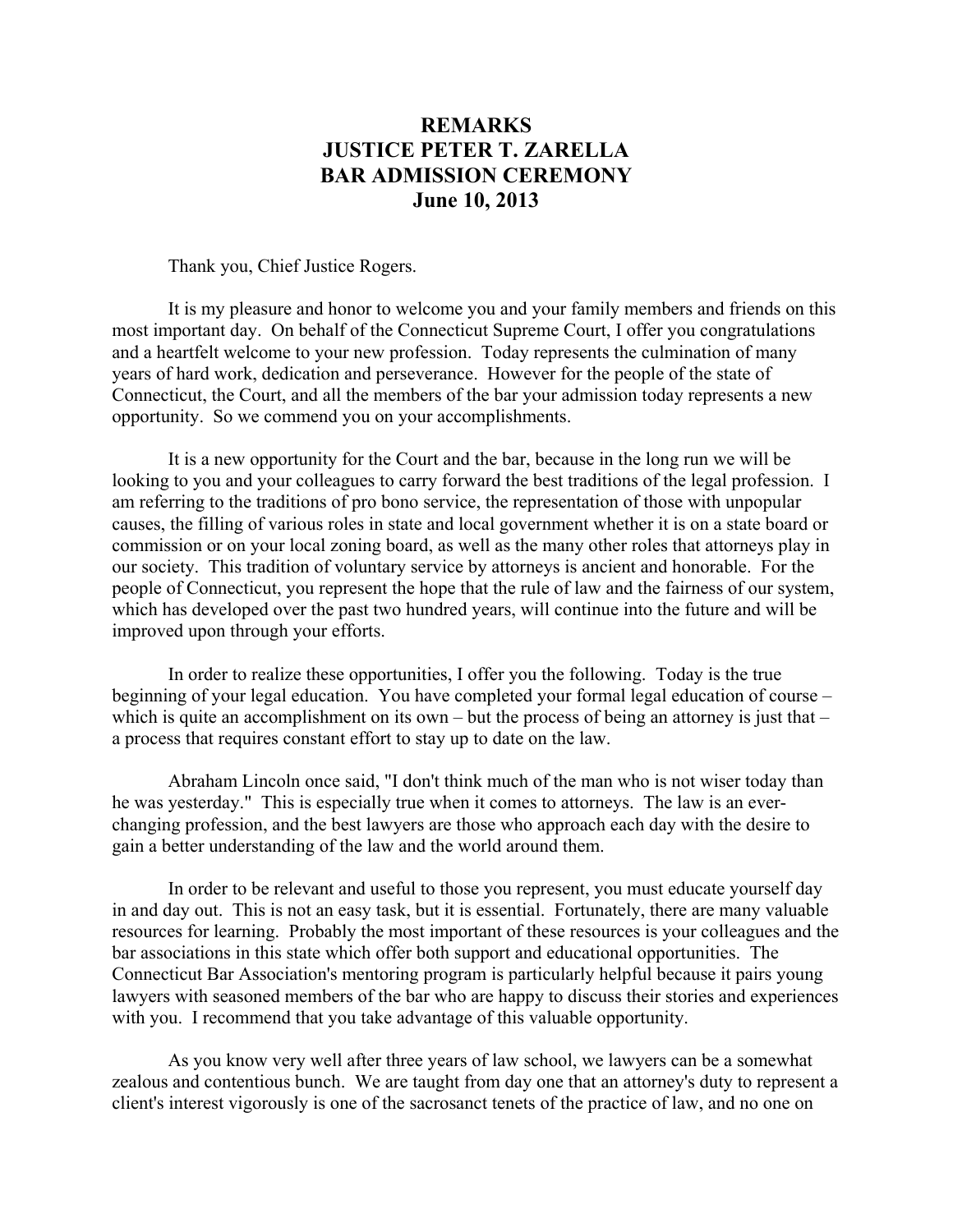this dais will tell you anything to the contrary.

 Unfortunately, in our desire to be zealous advocates, we sometimes lose sight of the fact that antagonism is not the same thing as effective advocacy. In recent times, it seems that many lawyers have difficulty balancing their obligation to provide vigorous representation with their responsibility as an arm of the court to proceed in a civil and professional manner. This imbalance has resulted in a decline in civility and professionalism that directly affects all lawyers.

 It affects us because our profession is no longer esteemed in the same way it was in the early days of this country when over half of the participants in the 1787 Constitutional Convention were lawyers. It also affects us because it changes the manner in which we define effective debate. That is, we start to focus on how an argument is delivered, rather than on the substance of the argument itself.

 It is critical to remember that the most effective advocacy does not stem from posturing and tone, but from reasoning and a solid understanding of the substance of the issue at stake. Our system of justice relies on informed debate as a productive vehicle to explore all sides of an issue. At the heart of our profession is the belief that analysis and argument concerning all aspects of a question, coupled with an impartial and conscientious bench, leads to justice and fairness. We do our profession a disservice when we rely on bluster and contentiousness to make our point. To the contrary, a strong argument rests on hard work and substance. The best argument grows from a complete understanding of, and respect for, an opponent's position, rather than a summary dismissal of that position.

We look to you, our newest attorneys, to strive to restore an atmosphere of courtesy and mutual respect to all of our legal proceedings. I am certain that my colleagues on this court would agree with me that one way to build an outstanding reputation in the legal field is through professional behavior and respect for all with whom you associate during the course of your workday, whether it be opposing or fellow counsel, court staff, judges or clients. By conducting yourself in a courteous and professional manner, not only will you establish your reputation in the legal community, but you will also help to foster an atmosphere of civility and serve as a role model for your peers.

 By approaching the law in this manner, I can assure you that you will be well-positioned and prepared to best represent the clients who come to you for help. Their future, and sometimes their lives, will be in your hands. Never lose sight of the fact that your advocacy and negotiating skills can mean the difference between someone losing or retaining their home; between a contentious and prolonged divorce proceeding or an amicable and thoughtful resolution. You may represent the couple on the verge of losing the family business. You might represent a defendant accused of murder. You might be appointed to be the voice of children torn apart by divorce. Whether you are representing a client on the most serious felony or on a standard real estate closing, you must always represent that client with zeal and to the best of your ability – you must also be patient and supportive.

And, in your desire to present an effective and winning argument, never lose sight of the